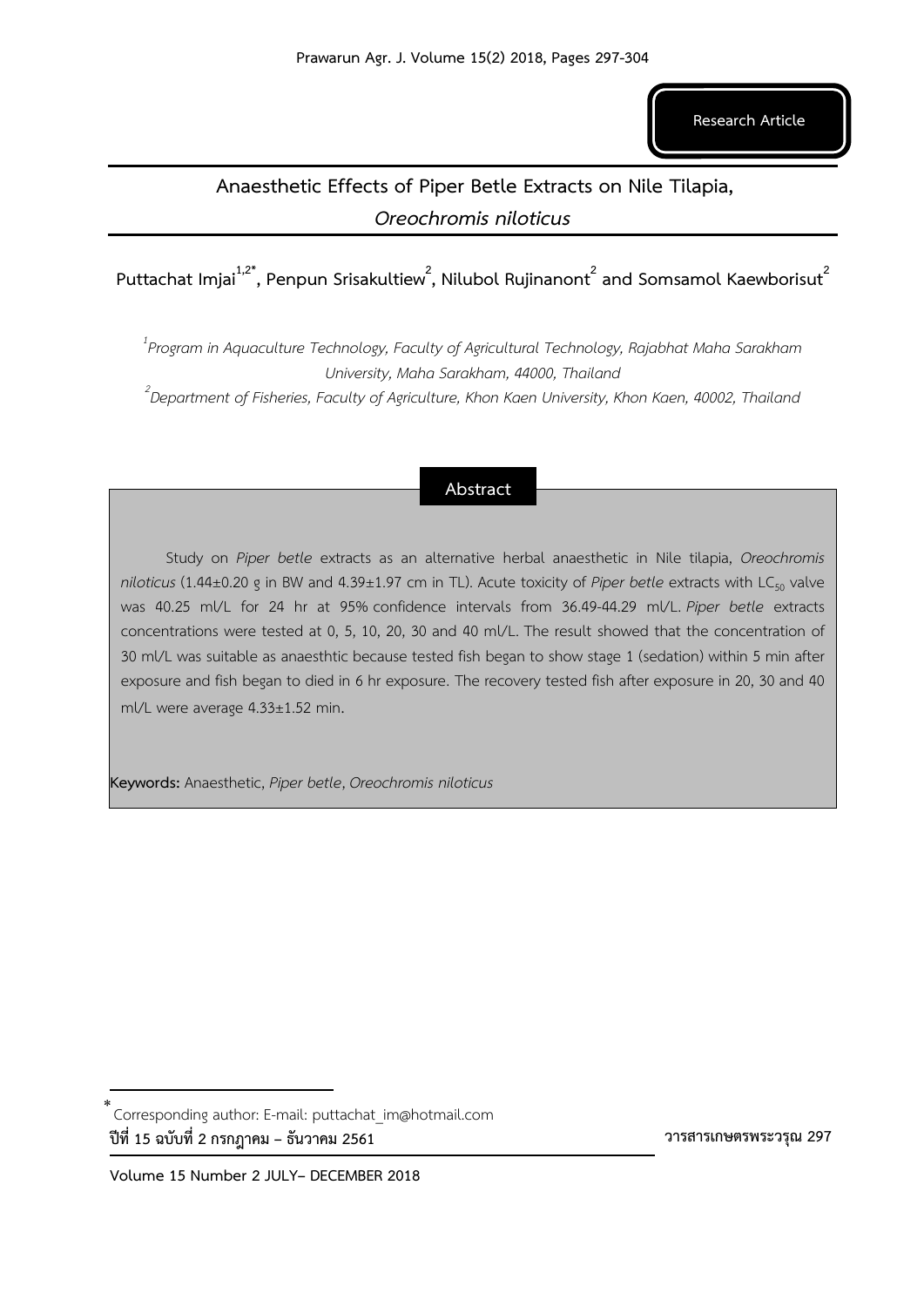**ประสิทธิภาพของสารสกัดพลูเป็นยาสลบในปลานิล (***Oreochromis niloticus***)**

**พุทธชาติ อิ่มใจ<sup>1</sup>,2\* , เพ็ญพรรรณ ศรีสกุลเตียว 2 , นิลุบล รุจินานนท์<sup>2</sup> และ สมสมร แก้วบริสุทธิ์<sup>2</sup>**

*1 สาขาวิชาเทคโนโลยีการเพาะเลี้ยงสัตว์น้้า คณะเทคโนโลยีการเกษตร มหาวิทยาลัยราชภัฏมหาสารคาม อ. เมือง จ. มหาสารคาม 44000 2 ภาควิชาประมง คณะเกษตรศาสตร์มหาวิทยาลัยขอนแก่น อ. เมือง จ. ขอนแก่น 40002*

# **บทคัดย่อ**

การศึกษาประสิทธิภาพของสารสกัดพลูเป็นยาสลบในปลานิล (*Oreochromis niloticus*) น้ำหนักเฉลี่ย 1.44±0.20 กรัม ความยาวเฉลี่ย 4.39±0.19 เซนติเมตร มีค่าความเป็นพิษเฉียบพลัน ในระยะเวลา 24 ชั่วโมง (24-hr LC<sub>50</sub>) มีค่าเท่ากับ 40.25 มิลลิลิตรต่อลิตร (อยู่ในช่วง 36.49 – 44.29 มิลลิลิตรต่อลิตร ที่ความเชื่อมั่นที่ 95%) และท้าการศึกษาสารสกัดพลู เป็นยาสลบที่ความเข้มข้น 0, 5, 10, 20, 30 และ 40 มิลลิลิตรต่อลิตร พบว่าความเข้มข้น 30 มิลลิลิตรต่อลิตรเหมาะสมที่ ส้าหรับการใช้เป็นยาสลบเพราะสามารถท้าให้ปลาในการทดลองเข้าสู่ระยะ 1 คือ นิ่งซึมไม่เคลื่อนไหวสูญเสียการทรงตัว ใน ี เวลา 5 นาที และเริ่มพบการตายในชั่วโมงที่ 6 จึงเหมาะสมในการทำกิจกรรมด้านการเพาะเลี้ยงสัตว์น้ำในระยะเวลาไม่เกิน 6 ชั่วโมง และระยะเวลาการฟื้นสลบของปลานิลหลังจากการสลบที่ 2 ชั่วโมงในความเข้มข้นของสารสกัดพลูที่ 20, 30 และ 40 มิลลิลิตรต่อลิตร ใช้เวลาฟื้นสลบเฉลี่ย 4.33±1.52 นาที

**ค าส าคัญ :** ยาสลบ พลูปลานิล

**ปีที่ 15 ฉบับที่ 2 กรกฎาคม – ธันวาคม 2561** 

 **วารสารเกษตรพระวรุณ 298**

ผู้เขียนที่ให้การติดต่อ: E-mail: puttachat\_im@hotmail.com \*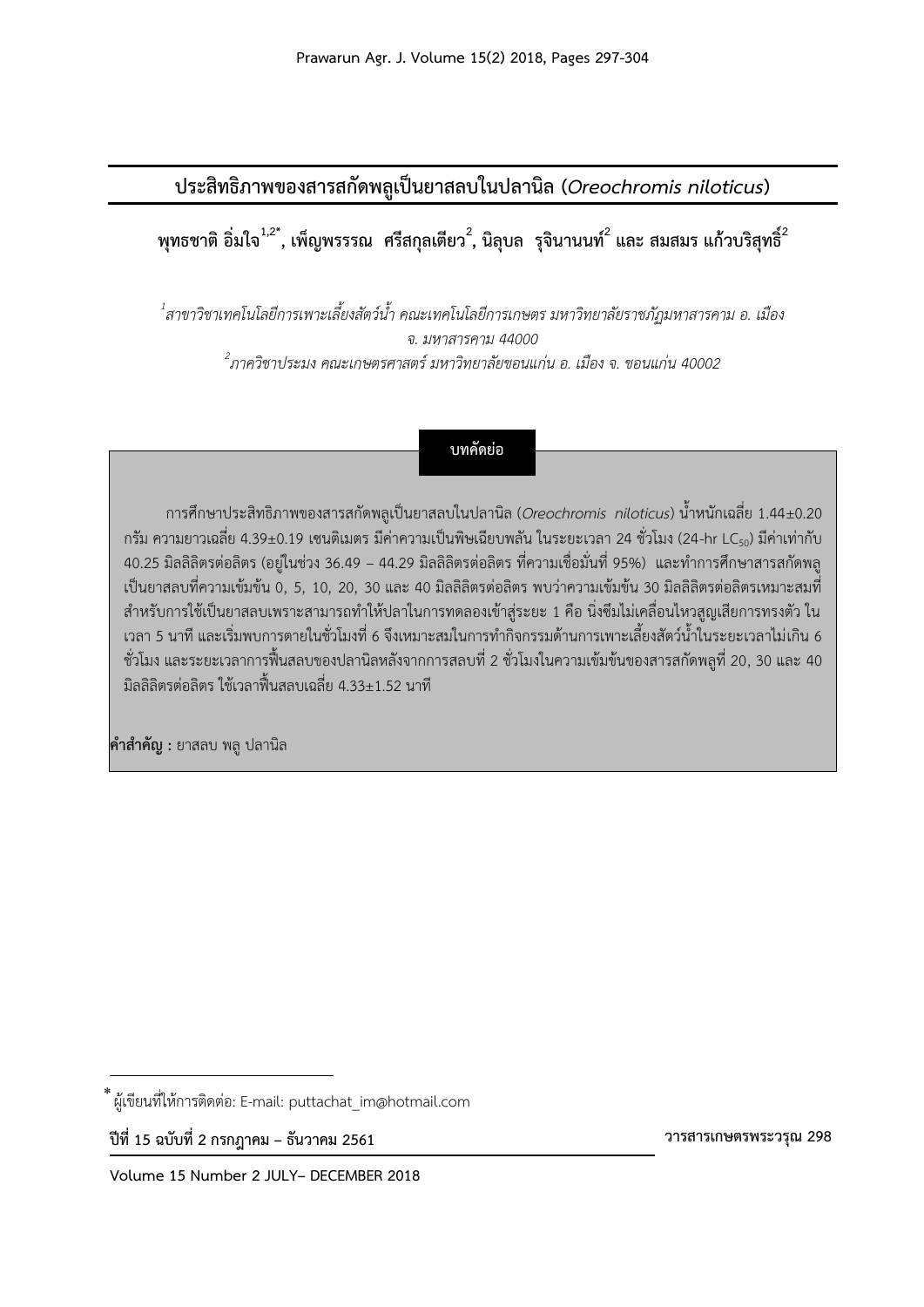#### **Introduction**

Anaesthetic is an agent act on the central nervous system at electrical signals by inhibiting neuro electrical signals which resulted in loss of sensation (Heavner, 1981). Normally, the brain's electrical signals are a chaotic chorus at different parts of the brain communicate with each other. Several common anesthetics bind to the GABA-A receptor in the brain's neurons. They hold the gateway open and let negative charged particles flow into the cell. The negative charge builds up and acts like a log jam by keeping the neuron from transmitting electrical signals. The nervous system (reticular activating system) has lots of these gated channels, controlling pathways for movement, memory, and consciousness. This part of the brain is the most important position within the central nervous system to make an anaesthetic in animals and humans (Muir and Hubbell, 1989).

An early anaesthetic was recorded in Egypt, Asia and Middle East medical text books in the  $12^{th}$  century (Hirst, 2004). It was a compound which a part consisted of either opium poppy, mandrake fruit and alcohol. In 1540 AC, Paracelsus discovered diethyl ether and began experiments on animal anaesthesia. He reported that the diethyl ether could force poultry to sleep. Sir Humphrey Davy, in 1800 AC, reported the use of nitrous oxide to anaesthetize an animal. In 1824 AC, H.H. Hickman used nitrous oxide combined with carbondioxide by inhalation during a dog operation in order to reduce pain. Next, the nitrous oxide anaesthetic was began to apply in human since 1840 AC (Euliano and Gravenstein, 2004).

Application of anaesthetic in aquaculture had been established about 60 years ago for reducing stress and injury during breeding, handling, transportation and other activities which effected fish health and production (Brown, 2011). There are many anaesthetics used in aquatic animals. Their efficacy depends on species and methodology (Chandroo *et al*., 2004; Huntingford *et al*., 2006; Rose, 2002). The well-known anaesthetics are chemicals, for example, MS-222 (TMS, tricaine methane sulfonate), benzocaine, phenoxyethanol and quinaldine etc (Ross and Ross, 2008). Most of the chemical residues might accumulated in the aquatic animal products which might affected to consumers (Amani and James, 2007). In addition, the chemical anaesthetics have side effect to users, for example, irritate at direct contact on to body or headache after inhalation because of blood circulating interruption and affecting to the central nervous. Thus, Amani and James (2007) suggested herbal anaesthetic as an alternative to reduce the chemical residue in aquatic animals. For example, *Erythroxylum coca*, *Spilanthes acmella*, *Acorus calamus* and *Syzygium aromaticum* contained cocain (Ruetsch *et al*., 2001.), spilanthol (Barbasa *et al*., 2016), acorin (Panchal *et al*., 1989) and eugenol (Sarkar *et al*., 2008), respectively. These are active ingredients to CNS (Mylonas *et al*., 2005). In Thailand, the eugenol from clove oil (*S. aromaticum*) is the most popular and widely use as herbal anaesthetic in aquaculture (Roubach *et al*., 2005; Mylonas *et al*., 2005). However, the eugenol is also found in *P. betle* leaf in Piperaceae. This leaf is one of the third compositions for chewing betel nut, a traditional chewing in Asian countries as well as Thailand. Thus, the leaf is common found locally at low price. Therefore, this research would like to investigate efficacy of the *P.betle* leaf extract as a new alternative herbal anaesthetic and appropriate dosage for tilapia.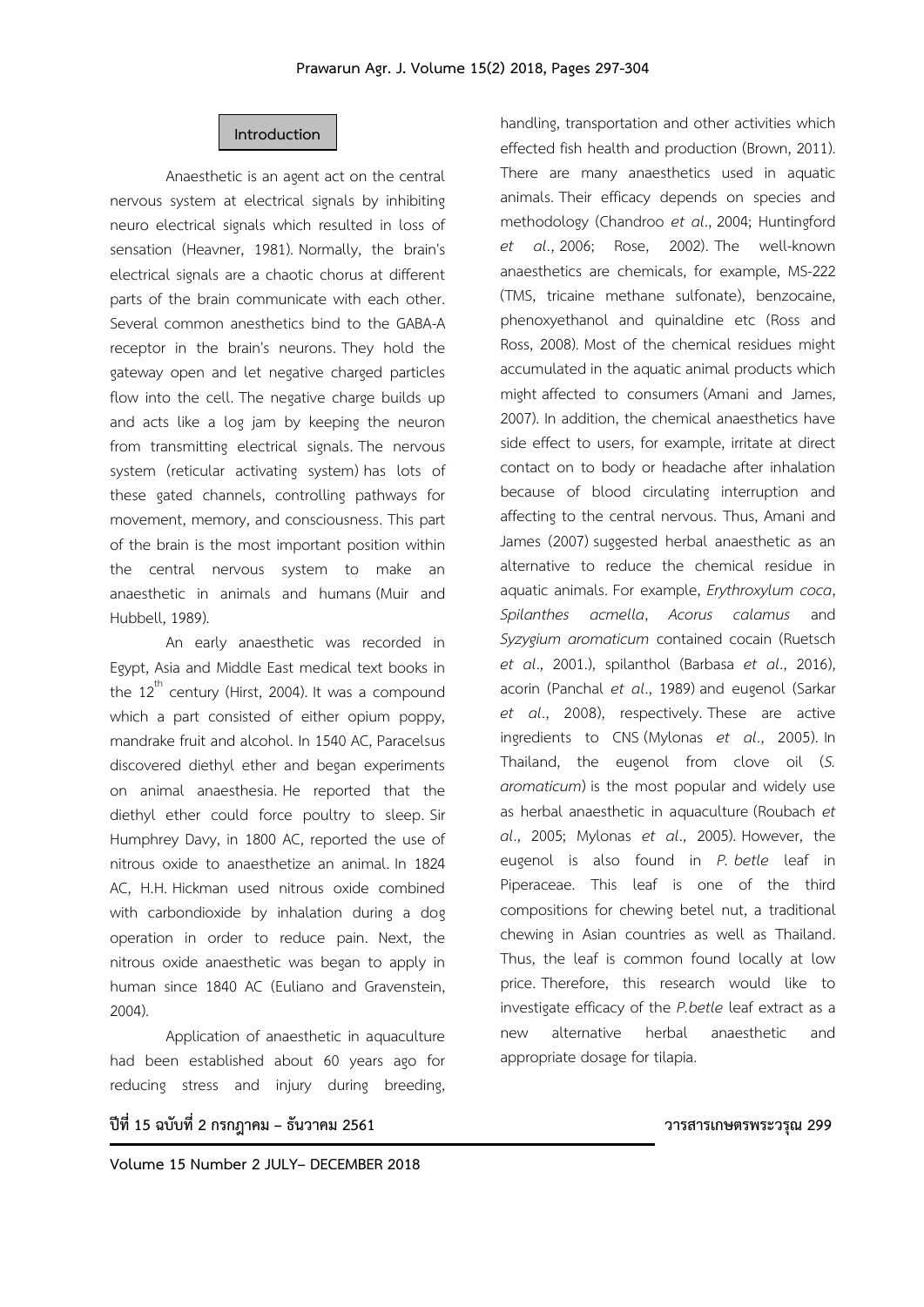### **Materials and methods**

#### **1. Experimental animals**

Nile tilapia (*Oreochromis niloticus*) about 30 days old were bought from fish farm in Maha Sarakham. The fish were similar age and size at 1.44±0.20 g in BW; 4.39±1.97 cm in TL. They were 100 in total and stocked in a 400 L tank (1 fish/L). The tank had an air stone. The tanks were changed 75% water every day in order to remove wastes and keep suitable water quality. The fish were fed 30% protein pellet 15% BW twice a day. They were acclimatized about 2 weeks before starting experiment.

#### **2. Preparation of** *Piper betel* **extract**

*Piper betel* leaves were collected locally in Muang district, Maha Sarakham province. They were extracted by following Leng *et al*. (2011) instruction. The leaves were washed in tap water for clean up all dirt. Next, they were air dried and then crushed into a fine piece. The 1 kg fine crushed leaf was weighed and put into an aspirator bottle. Three liters (w/v 1:3) of ethanol (95%) were added and soaked the leaf at room temperature for 72 hr with occasionally shaking. Then, the solution was filtered through No.1 Whatman filter paper. The ethanol in solvent was removed by rotary vacuum evaporator (BuchiSyncore) at 45°C. All the remaining was crude extract stored in refrigerator (4°C) until further use.

## **3. Experiment I : 50% Lethal concentration (LC50) of** *P. betle* **extract on Nile tilapia**

Toxicity of *P. betle* extract was investigated by static bioassay followed APHA (1998) and Dhara *et al*. (2016) in 21 containers (2L). The *P. betle* extract solutions were prepared

**ปีที่ 15 ฉบับที่ 2 กรกฎาคม – ธันวาคม 2561 วารสารเกษตรพระวรุณ 300**

at 7 concentrations including 0, 10, 20, 40, 60, 80 and 100 ml/L, 3 containers/concentration for each concentration. The 10 prepared fish were randomly counted and put into each container. Next, the fish behavior was observed. Dead fish were recorded and removed during 24 hr experimental period. All data were computed for 50% lethal concentration ( $LC_{50}$ ) of the extract solution using Probit analysis at 95% confidence.

# **2. Experiment II :** *P. betle* **extract induced Nile tilapia anesthesia and recovery**

Diluted the  $LC_{50}$  concentration from experiment I into 0, 5, 10, 20, 30 and 40 ml/L with 3 replicates/concentration. The experiment was run in static bioassay the same as experiment I. Ten fish were randomly added into each container and observed anaesthetized behaviors every 5 min for the first hour and then every 2, 4, 6, 12, 18 and 24 hr. The fish behaviors were classified into 4 stages of anaesthetized behaviors including:

Stage 0 : No effect = Normal fish

 Stage 1 : Sedation = Motion & breathing reduced

 Stage 2 : Anaesthesia = Total loss of equilibrium no reaction to touch stimuli

 Stage3 : Death = No movement of operculum and death

Periods in either minutes or hours of the anaesthtized behaviors were recorded in each concentration along experimental duration. Recovery stage was determined after fish became stage 2 (Anaesthesia). Data were analyzed to find appropriate concentration of *P. betle* extracts to use safely for Nile tilapia.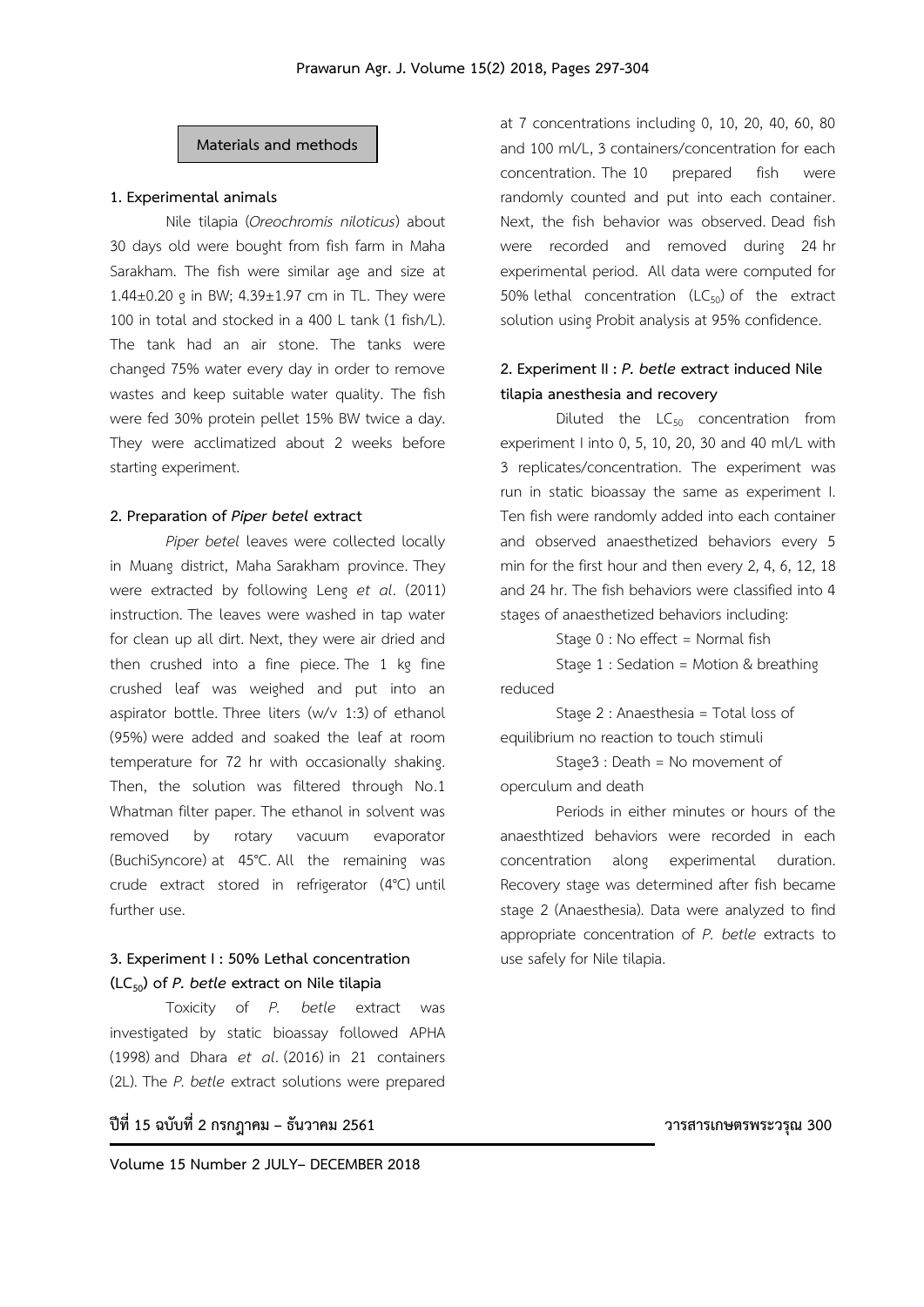**Results and Discussion**

#### **Results**

## **1. Acute toxicity of** *P. betle* **extract on Nile tilapia**

In control  $(0 \text{ ml/l})$  and  $10 \text{ ml/l}$  of the  $P$ . *betle* extract found no fish die in 24 hr. While the high concentration at 60 ml/L onward, all the fish died in 1 hr. For the 40 ml/L extract found the fish reduced movement and stay tranquility in the first 5 minutes prior to die in the 4 hr onward. Probit analysis found the  $LC_{50}$  of the extract was 40.25 ml/L (range = 36.49 - 44.29 ml/L; Figure 1).



**Figure 1.** Cumulative mortality of Nile Tilapia after exposure to various dosages of *P. betle* extract in static bioassay for 24 hr.

## **2. Anesthesia induction and recovery of** *P. betle* **extracts exposed to Nile tilapia**

In control treatment (0 ml/L) the fish showed no effect of the extract though out the 24 hr experimental period. The 5ml/L extracts, some fish began to show stage 1 (sedation) after 18 hr exposure. While at 10 ml/L extract, the fish started sedation and anaesthesia in 2 and 6 hr exposure, respectively. There were no dead fish found in this concentration. At the 20 ml/l extract the fish

**ปีที่ 15 ฉบับที่ 2 กรกฎาคม – ธันวาคม 2561 วารสารเกษตรพระวรุณ 301**

started stage 1 (sedation), 2 (anaesthesia) and 3 (death) in 30 min, 2 and 8 hr, respectively (Table 1). All the fish in this concentration died at 12 hr exposure. The 30 and 40 ml/L extracts, the fish began sedation in 5 min while started stage 2 anaesthesia in 20 and 15 min. The death fish were observed at 6 and 4 hr exposure, respectively. All the dead fish from 20, 30 and 40 ml/L concentrations could be recovery after immersed in a new fresh water at 4.33±0.57, 4.83±0.28 and 5.33±0.28 min, respectively.

#### **Discussion**

*P. betle* contained eugenol (0.16 % w/w; Hadzir and Hadzuin, 2012; Sarkar *et al*., 2008) which is part of the bioactive compound affected as an alternative fish anaesthetic. In the study, the low extract at 10 ml/L concentration affected the fish began sedation and anaesthesia in 2 and 6 hr, respectively without any death in 24 hr. The 20 ml/L extract affected the fish to calm in sedation (stage 1), anaesthesia (stage 2) and death (stage 3) in 30 min, 2 and 8 hr, respectively. The high dosages as 30 and 40 ml/L extract, the fish calmed in sedation in 5 min before went to anaesthesia in 20 and 15 min, respectively. Death fish was recorded in 6 and 4 hr of the 30 and 40 ml/L extract, respectively. Thus, the 30 ml/L extract was the effective and suitable dose for Nile tilapia. Because it was a lowest concentration that could induced anaesthesia in fish (shawn *et al*., 2004; Browm, 2011).

As Chantong *et al*. (2010) have reported that eugenol could serve as anaesthetic for carp (*Cyprinus carpio*). In addition, eugenol can reduce stress in Nile tilapia assessed by cortisol and glucose level including spontaneous superoxide anion, percent phagocytosis and antibody in Nile tilapia (Areechon *et al*., 2011). Effects of anaesthetic on fish depend on external and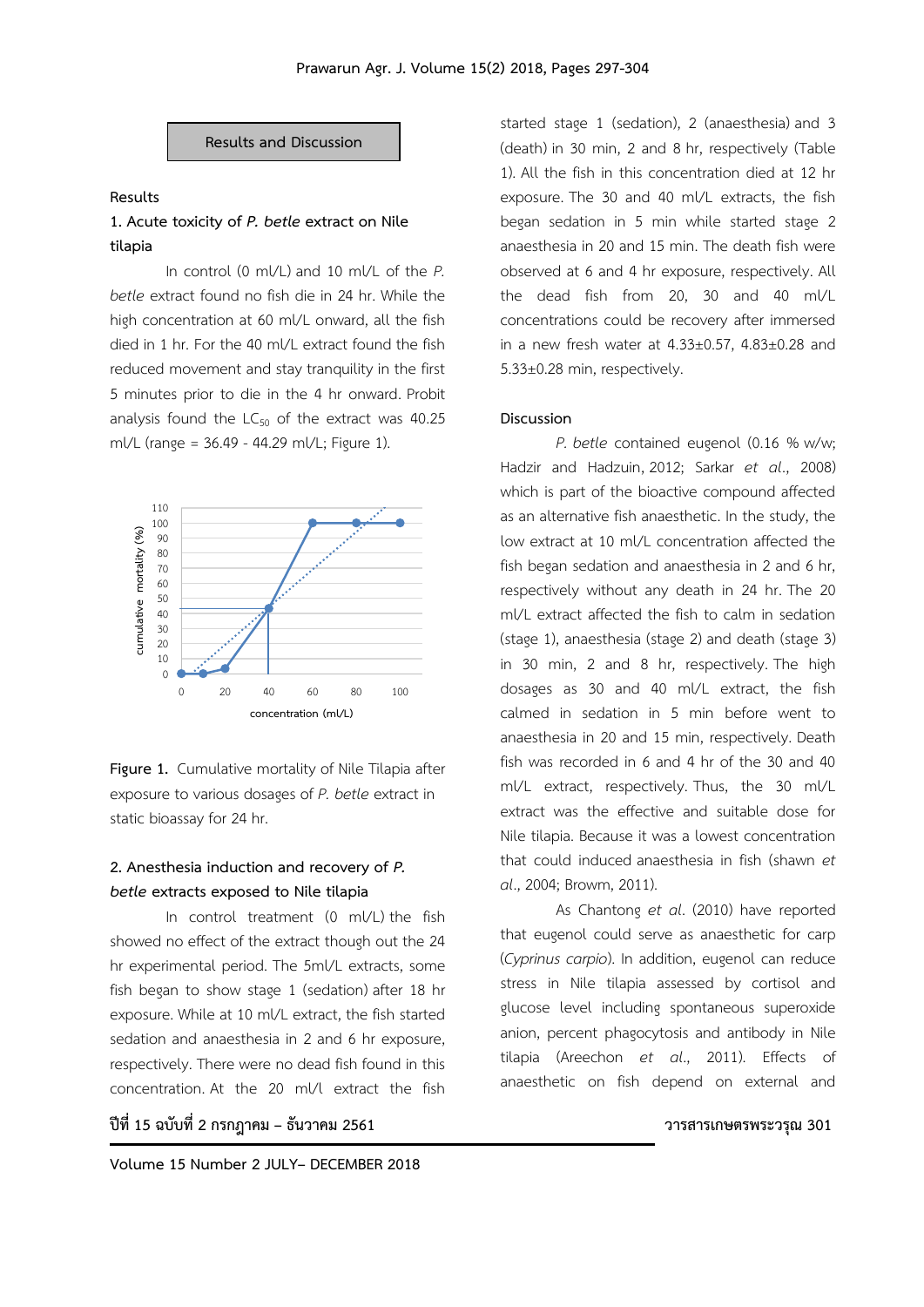internal factors of each fish species (Ross, 2001). Anaesthetic are widely used in aquaculture to

reduce stress and mortality. Thus, betel extract could serve as suitable alternative fish anaesthetic.

**Table 1.** Behavioral events of *O. niloticus* exposed to various concentrations of *P. betel* extract in static bioassay

| Concentration<br>(mVL) | Stages of anesthesia according to exposure periods |    |          |     |                |             |    |   |        |     |     |             |    |     |    |  |
|------------------------|----------------------------------------------------|----|----------|-----|----------------|-------------|----|---|--------|-----|-----|-------------|----|-----|----|--|
|                        | (min)                                              |    |          |     |                |             |    |   | (hour) |     |     |             |    |     |    |  |
|                        | 5                                                  | 10 | 15       | 20  | 30             | 40          | 50 | 1 | 2      | 4   | 6   | 8           | 12 | 18  | 24 |  |
| control                | 0                                                  |    | O        | 0   | 0              | 0           | 0  | 0 | 0      | 0   | 0   | 0           | 0  | 0   | 0  |  |
| 5                      | 0                                                  |    | 0        | 0   | 0              | $\mathbf 0$ | 0  | 0 | 0      | 0   | 0   | $\mathbf 0$ | 0  | 0,1 | 1  |  |
| 10                     | $\Omega$                                           |    | 0        | 0   | 0              | $\mathbf 0$ | 0  | 0 |        |     | 1,2 | 2           | 2  | 2   | 2  |  |
| 20                     | $\Omega$                                           | 0  | $\Omega$ | 0   |                |             |    | 1 | 1,2    | 2   | 2   | 2,3         | 3  | 3   | 3  |  |
| 30                     | 0,1                                                |    |          | 1,2 | $\overline{2}$ | 2           | 2  | 2 | 2      | 2   | 2,3 | 3           | 3  | 3   | 3  |  |
| 40                     | 0,1                                                |    |          | 2   | 2              | 2           | 2  | 2 | 2      | 2,3 | 3   | 3           | 3  | 3   | 3  |  |

\* Stages of anesthesia :  $0 = No$  effect,  $1 = Sedation$ ,  $2 = Anesthesia$ ,  $3 = death$ 

Efficiency of *P. betle* extract as anaesthetic in Nile tilapia was studied. The result showed that the concentration of 30 ml/L was suitable as anaesthtic because tested fish began to show stage 1 (sedation) within 5 min after exposure and fish began to died in 6 hr exposure. The recovery tested fish after exposure in 20, 30 and 40 ml/L were average 4.33±1.52 min.

#### **Conclusion Acknowledgements**

Authors with to thanks faculty of Agricultural Technology, Rajabhat Maha Sarakham University for providing necessary facilities for the research. Special Thanks to Food Technology program for preparing herb extracts and Assist. Prof. Dr. C. Kanchan and B. Sawasdee, Aquaculture Technology Program for moral supports.

**ปีที่ 15 ฉบับที่ 2 กรกฎาคม – ธันวาคม 2561 วารสารเกษตรพระวรุณ 302**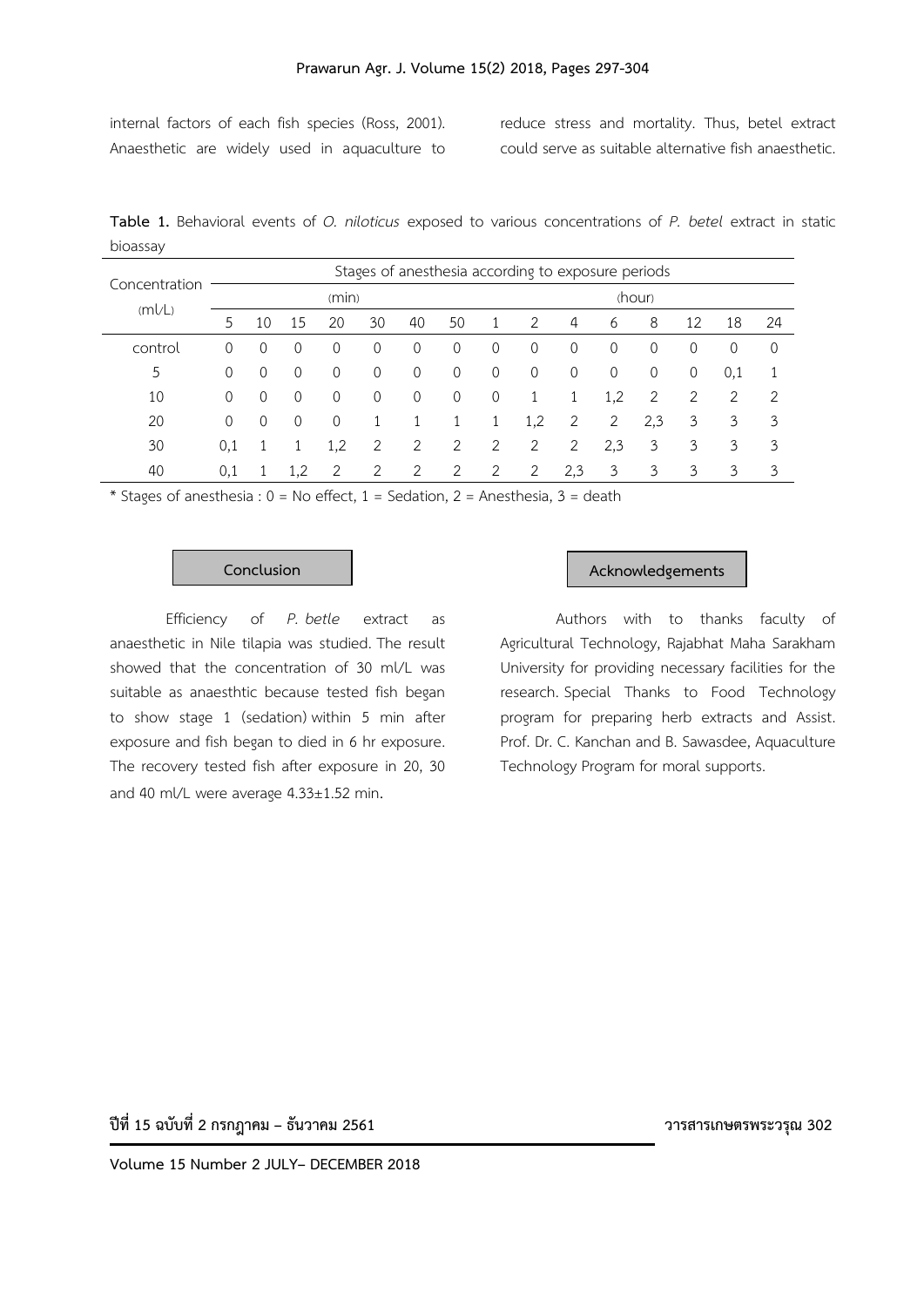#### **References**

- Areechon, N., Chantasart, D., and Srisapoome, P. 2011. Application of eugenol as anesthetic for aquatic animals. Bangkok : Kasetsart University.
- Amani, A.Y., and James, C.M. 2007. Anesthetics in aquaculture: the emerging popularity of clove oil. *Aquaculture Asia Pacific Magazine.* 32-34.
- APHA. 1998. Standard methods for the examination of water and wastewater. Washington, D.C. : APHA.
- Barbosa, A. F., Carvalho, M. G., Smith, R. E., and Armando, U.O. 2016. Spilanthol : Occurrence, extraction, chemistry and biological activities. Revista Brasileira de Farmacognosia. 26(1) : 128-133.
- Browm, L.A. 2011. Anesthesia for fish. Aquaculture. 8(2) : 68-70.
- Chandroo, K. P., Duncan, I. J. H. and Moccia, R.D. 2004. Can fish suffer perspectives on sentience, pain, fear, and stress. *Applied Animal Behaviour Science*. 86 : 225-250.
- Chantong, B., Buranasinsup, S., Toniti, P., Suttiyotin, P., Sirimanapong, W. and Nusuetrong, P. 2010. Efficacy of extracts of Thai medicinal plants as an anesthetics on carp fish (*Cyprinus carpio*). Planta Medica. 76 : 593.
- Dhara, K., Biswas, S. J., and Karmakar, S. R. 2016. Study on the toxicity of neem (*Azadirachta indica* A. Juss) leaf extracts as phytopiscicide on three life stages of Mozambique tilapia (*Oreochromis mossambicus* Peters) with special reference to their ethological responses. *Experimental Research and Review*. 3 : 7-13.
- Euliano T. Y., and Gravenstein, J. S. 2004. Essential anesthesia from science to practice. Cambridge : Cambridge Medicine.
- Hadzir, N., and Hadzuin, N. 2012. Extraction of eugenol from betel leaves (*Piper betle* L.) using hydrodistillation and supercritical carbon dioxide technique. Malaysia : Universiti Putra.
- Heavner, J. E. 1981. Animal models and methods in anesthesia research. In : Gay. W. I. (ed.). Methods in animal experimentation. New York : Academic press.
- Hirst, R. 2004. From out of the primordial soup: A brief history of anaesthesia. *The Internet Journal of Anesthesiology*. 10(1) : 1-12.
- Hoskonen, P., and Pirhonen, J. 2004. The effect of clove oil sedation on oxygen consumption of six temperate-zone fish species. *Aquaculture Research*. 35 : 1002-1005.
- Huntingford, F. A., Adams, C., Braithwaite, V. A., Kadri, S., Pottinger, T. G., Sandoe, P., and Turnbull, J. F. 2006. Current issues in fish welfare. *Fish Biology*. 68 : 332-372.
- Leng, T. C., Ping, N. S., Lim, B. P., and Keng, C. L. 2011. Detection of bioactive compounds from *Spilanthes acmella* (L.) plants and its various in vitro culture products. *Medicinal Plants Research*. 5(3) : 371-378.

# **ปีที่ 15 ฉบับที่ 2 กรกฎาคม – ธันวาคม 2561 วารสารเกษตรพระวรุณ 303**